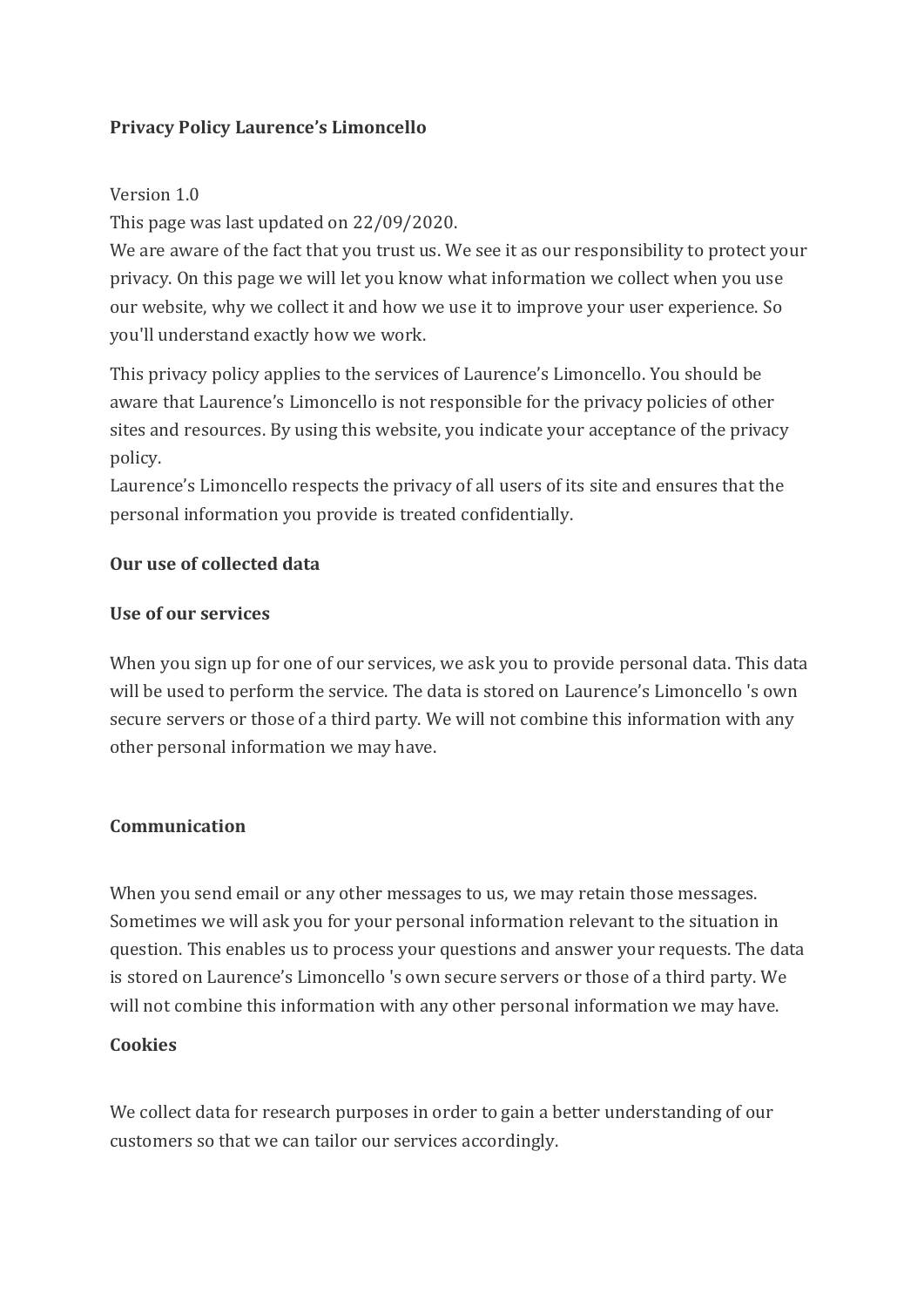This website uses "cookies" (small text files placed on your computer) to help the website analyse how users use the site. The information generated by the cookie about your use of the website may be transferred to Laurence's Limoncello 's own secure servers or those of a third party. We use this information to keep track of how you use the website, to compile reports on website activity and to offer other services relating to website activity and internet use.

## **Purposes**

We do not collect or use information for purposes other than those described in this privacy policy unless we have obtained your prior consent.

## **Web form**

When filling in the web form on our website, we keep your data (name, e-mail address, message and your IP address) for at least 1 year. You can ask for this data to be deleted at any time after you have used this web form.

# **Third parties**

The information will not be shared with third parties. In some cases, the information may be shared internally. Our employees are obliged to respect the confidentiality of your information.

## **Google Analytics**

This website uses Google Analytics, a web analysis service provided by Google Inc. ("Google"). Google Analytics uses "cookies", which are text files placed on your computer, to help the website analyze how users use the site. The information generated by the cookie about your use of the website (including your IP address) will be transmitted to and stored by Google on servers in the United States. Google will use this information for the purpose of evaluating your use of the website, compiling reports on website activity for website operators and providing other services relating to website activity and internet usage.